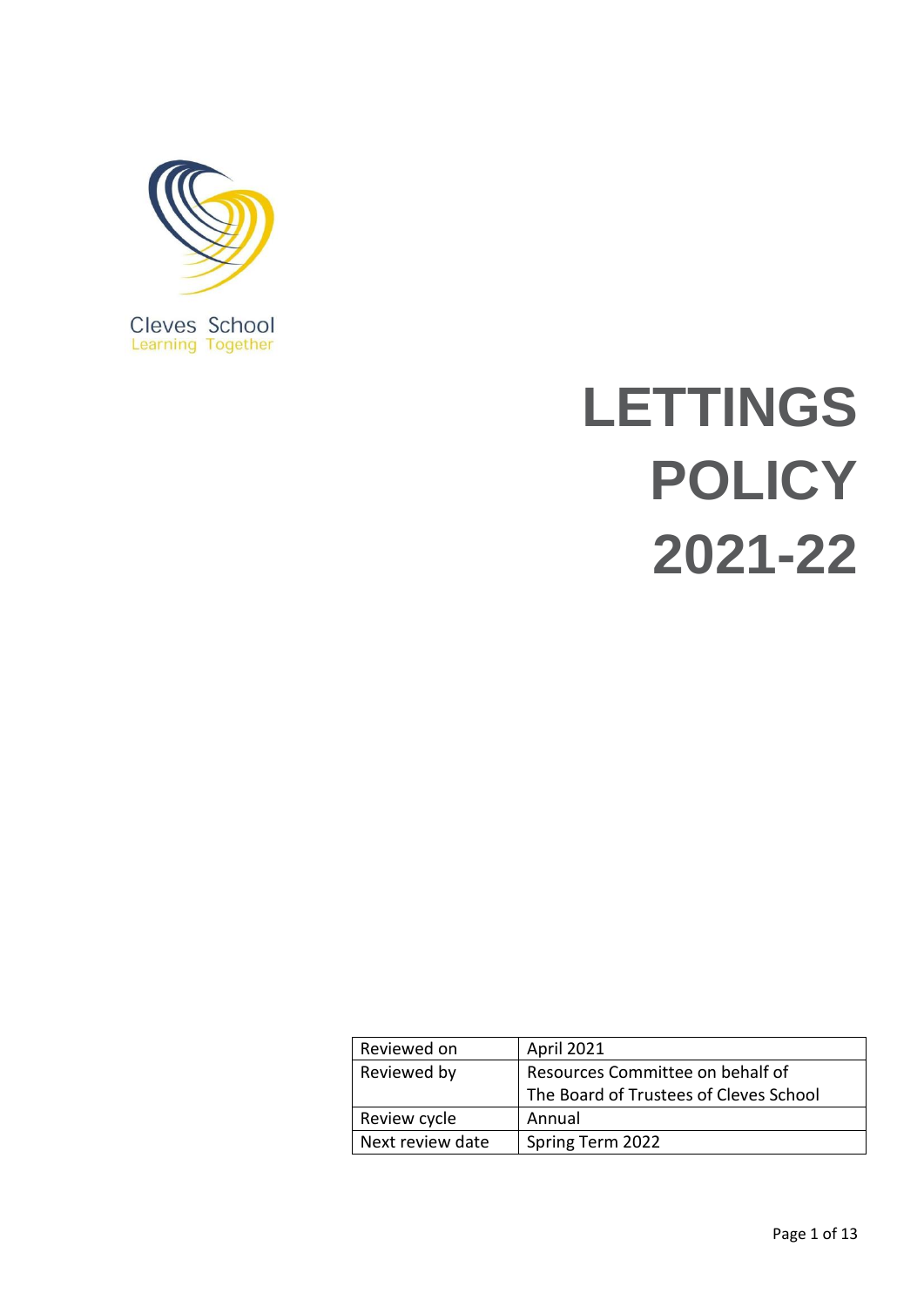# INTRODUCTION

The Trust and the Funding Agreement between the EFA and Cleves Academy Trust requires that the academy will be 'at the heart of its community, promoting community cohesion and sharing facilities with other schools and the wider community'. However, the overriding aim of the Board of Trustees is to support the school in providing the best possible education for its pupils, and any lettings of the premises to outside organisations will be considered with this in mind.

The school's General Annual Grant (GAG) (which is provided for the education of its pupils) will not be used to subsidise any lettings by community or commercial organisations. A charge will be levied to meet the additional costs incurred by the school in respect of any lettings of the premises. As a minimum, the actual cost to the school of any use of the premises by an outside organisation must be reimbursed to the school.

# DEFINITION OF A LETTING

A letting may be defined as "any use of the school premises (buildings and grounds) by either a community group (such as a local music group or football team), or a commercial organisation (such as the local branch of 'Weight Watchers')". A letting must not interfere with the primary activity of the school, which is to provide a high standard of education for all its pupils.

Use of the premises for activities such as staff meetings, parents' meetings, Board of Trustees meetings and extra-curricular activities of pupils supervised by school staff, fall within the corporate life of the school. Costs arising from these uses are therefore a legitimate charge against the school's GAG.

# CHARGES FOR A LETTING

The Board of Trustees is responsible for setting charges for the letting of the school premises. A charge will be levied which covers the following:

- Cost of services (heating and lighting);
- Cost of staffing (additional security, caretaking and cleaning) including "on-costs";
- Cost of administration;
- Cost of "wear and tear";
- Cost of use of school equipment (if applicable);
- Profit element (if appropriate).

The specific charges levied will be reviewed annually, during the summer term, by the Resources Committee for implementation from the beginning of the next academic year. Current charges will be provided in advance of any letting being agreed. A minimum charge period of 1 hour applies.

# MANAGEMENT AND ADMINISTRATION OF LETTINGS

The Business Manager is responsible for the overall management of lettings, in accordance with the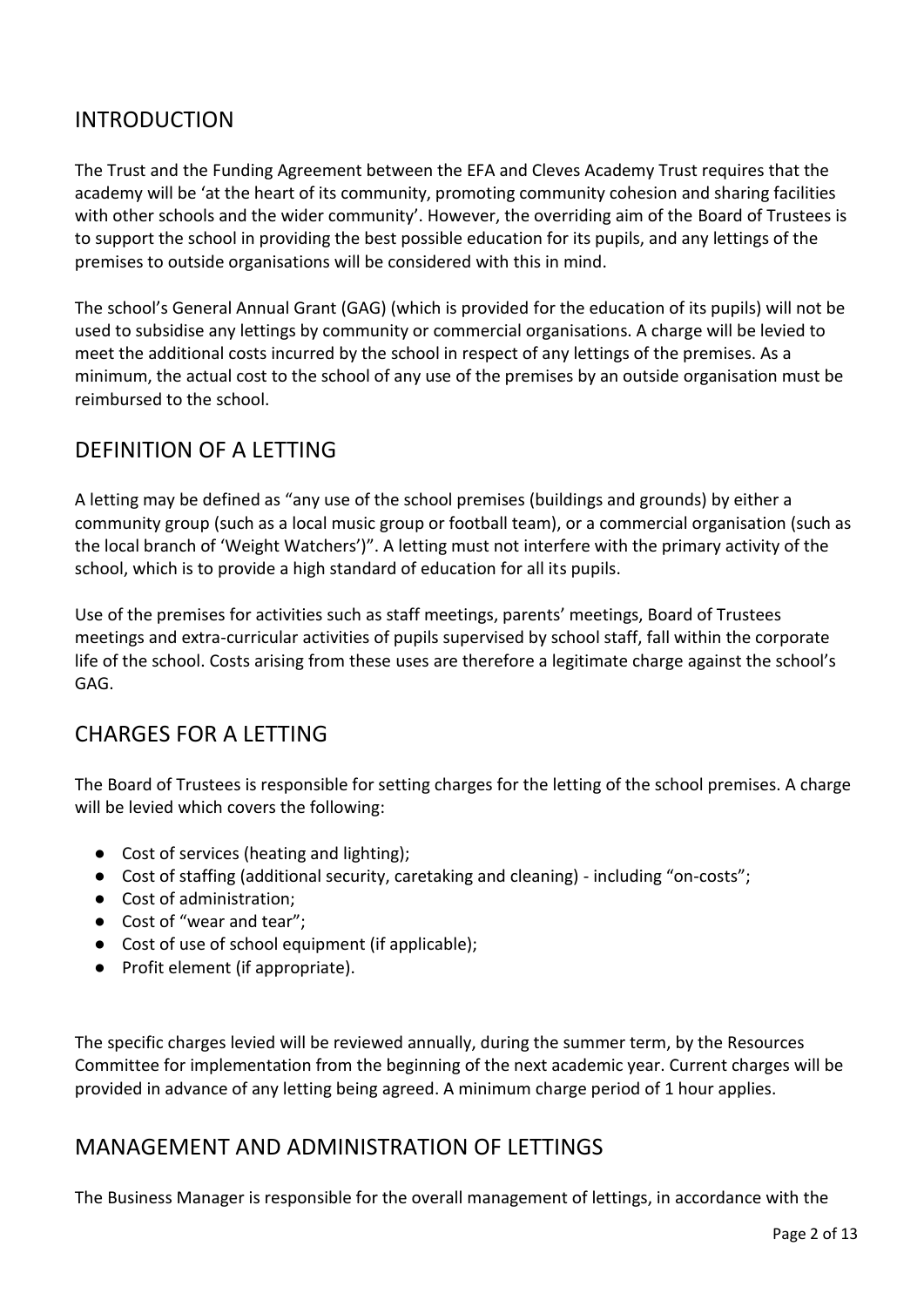Trust's policy. Where appropriate, the Business Manager may delegate all or part of this responsibility to other members of staff, whilst still retaining overall responsibility for the lettings process.

If the Business Manager has any concern about whether a particular request for a letting is appropriate or not, they will consult with the Resources Committee, which is empowered to determine the issue on behalf of the Trust

# THE ADMINISTRATIVE PROCESS

Organisations seeking to hire the school premises should approach a member of the administration team, who will identify their requirements and clarify the facilities available. A Booking Form should be completed at this stage (signing this is in agreement to Ts & Cs on the reverse of form). The Trust has the right to refuse an application, and no letting should be regarded as "booked" until approval has been given in writing. No public announcement of any activity or function taking place should be made by the organisation concerned until the booking has been formally confirmed.

Once a letting has been approved, confirmation will be sent to the hirer, setting out full details of the letting and enclosing a copy of the terms and conditions and the hire agreement.

The letting should not take place until the signed agreement has been returned to the school. The person applying to hire the premises will be invoiced for the cost of the letting, in accordance with the Trust's current scale of charges. The school reserves the right to request a security deposit to be determined at the time of booking.

The hirer should be a named individual and the agreement should be in their name, giving their permanent private address. This avoids any risk that the letting might be held to be a business tenancy, which would give the hirer security of tenure.

# TERMS AND CONDITIONS FOR THE HIRE OF THE SCHOOL PREMISES

All terms and conditions set out below must be adhered to. The "Hirer" shall be the person making the application for a letting, and this person will be personally responsible for payment of all fees or other sums due in respect of the letting.

# STATUS OF THE HIRER

Lettings will not be made to persons under the age of 18, or to any organisation or group with an unlawful or extremist background. The hire agreement is personal to the hirer only, and nothing in it is intended to have the effect of giving exclusive possession of any part of the school to them or of creating any tenancy between the school and the hirer.

Hirers who are providing facilities before, during and after school time or at any time that involves the supervision or activities with children must provide an Enhanced DBS for every adult that will work with children including any substitute providers. These will be recorded on the school's Single Central Register.

Any adults working with the school's pupils (for example, at an after school sports club) must be appropriately qualified. They must hold an up to date First Aid certificate and evidence of recent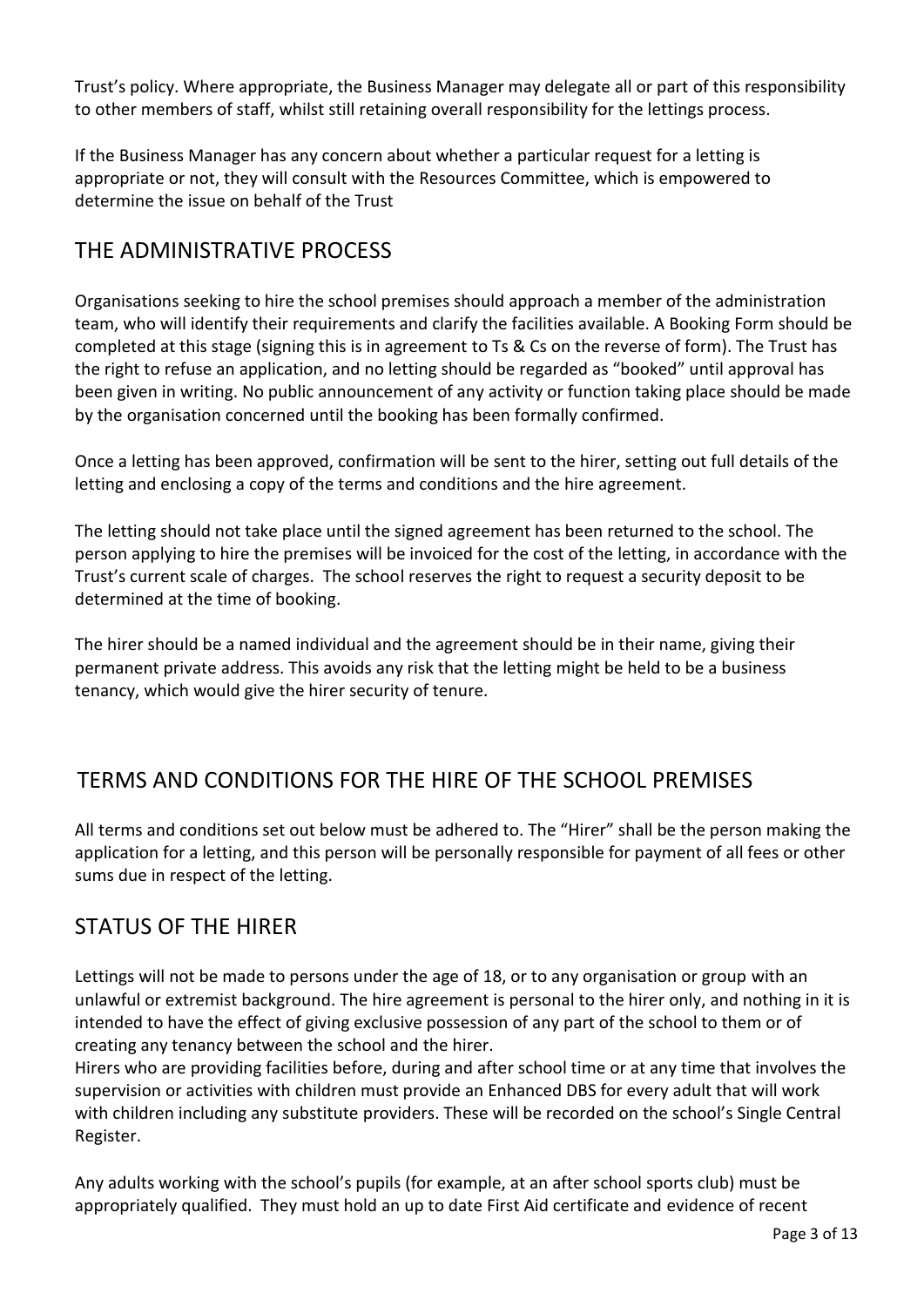safeguarding training. The School also requires a copy of the safeguarding policy.

# PRIORITY OF USE

The Business Manager will resolve conflicting requests for the use of the premises, with priority at all times being given to school functions.

# ATTENDANCE

The Hirer shall ensure that the number of persons using the premises does not exceed that for which the application was made and approval given.

## BEHAVIOUR

The Hirer shall be responsible for ensuring the preservation of good order for the full duration of the letting and until the premises are vacated.

# PUBLIC SAFETY

The Hirer shall be responsible for the prevention of overcrowding (such as would endanger public safety), and for keeping clear all gangways, passages and exits. The Hirer shall be responsible for providing adequate supervision to maintain order and good conduct, and - where applicable - the Hirer must adhere to the correct adult/pupil ratios at all times.

## OWN RISK

It is the Hirer's responsibility to ensure that all those attending are made aware of the fact that they do so in all respects at their own risk. Hirers cannot use school facilities they have not booked and the school accepts no liability for this.

# DAMAGE, LOSS OR INJURY

The Hirer warrants to the Trust that it has appropriate public liability insurance to cover all its legal liabilities for accidents resulting in injuries to persons (including all participants in the activity for which the premises are being hired), and/or loss of or damage to property, including the hired premises, arising out of the letting. The minimum limit for this insurance cover is £2 million. The Hirer must produce the appropriate certificate of insurance cover before the letting can be confirmed.

# INSURANCE FOR ONE OFF LETTINGS

Individuals should be asked whether they have any relevant insurance and if so, to check whether it will cover their personal liability for the purposes of the let. If covered, they must provide appropriate evidence (confirmation from the insurers that the event is covered and the policy is in force on the relevant date). The minimum acceptable limit of liability should be £2m.

If the Hirer does not have their own insurance, then cover can be arranged by the school for an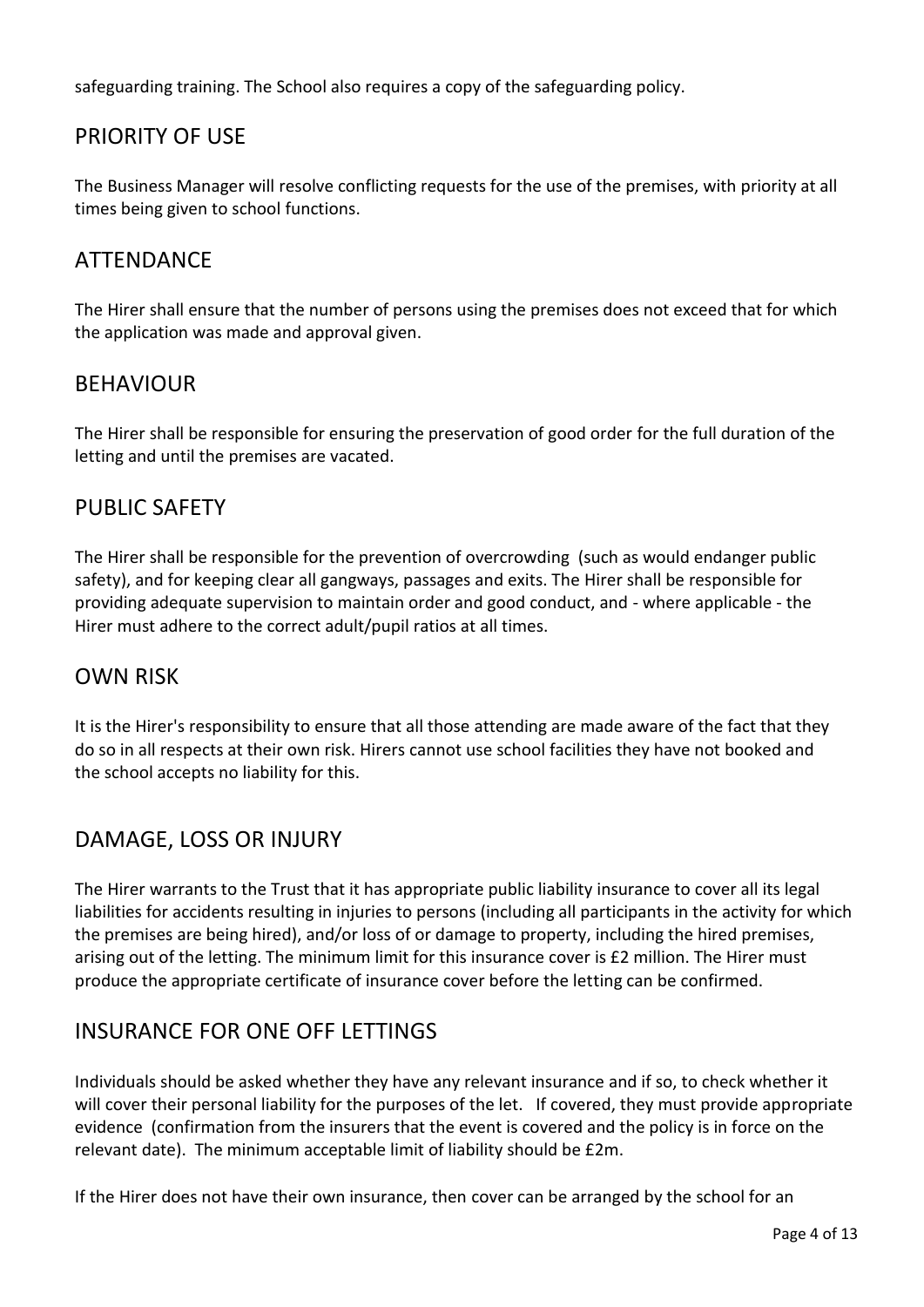additional charge.

# ACCIDENT OR INJURY

The Trustees do not accept any responsibility for any accident or injury or loss of property that may occur to or be sustained by, persons using the premises during the period of the letting.

# FURNITURE AND FITTINGS

Furniture and fittings shall not be removed or interfered with in any way. We ask that hirers leave the room as found. No fittings or decorating of any kind necessitating drilling, or the fixing of nails or screws into fixtures which are part of the school fabric, are permitted. In the event of any damage to premises or property arising from the letting, the Hirer shall pay the cost of any reparation required.

# SCHOOL EQUIPMENT

This can only be used if requested on the initial application form, and if the Business Manager approves its use. Responsible adults must supervise the use of any equipment which is issued and ensure its safe return. The Hirer is liable for any damage, loss or theft of school equipment they are using, and for the equipment's safe and appropriate use.

# ELECTRICAL EQUIPMENT

Any electrical equipment brought by the Hirer onto the school site MUST comply with the code of practice for portable electrical appliance equipment. Equipment must have a certificate of safety from a qualified electrical engineer. The intention to use any electrical equipment must be notified on the application.

# CAR PARKING FACILITIES

Subject to availability, these may be used by the Hirer and other adults involved in the letting.

# TOILET FACILITIES

Access to the school's toilet facilities is included as part of the hire arrangements.

## FIRST AID FACILITIES

There is no legal requirement for the school to provide first aid facilities for the Hirer. It is the Hirer's responsibility to make their own arrangements, such as the provision of first aid training for supervising personnel, and the provision of a first aid kit, particularly in the case of sports lettings. The school's resources will not be available.

# FOOD AND DRINK

Various conditions apply depending on the space and activity booked.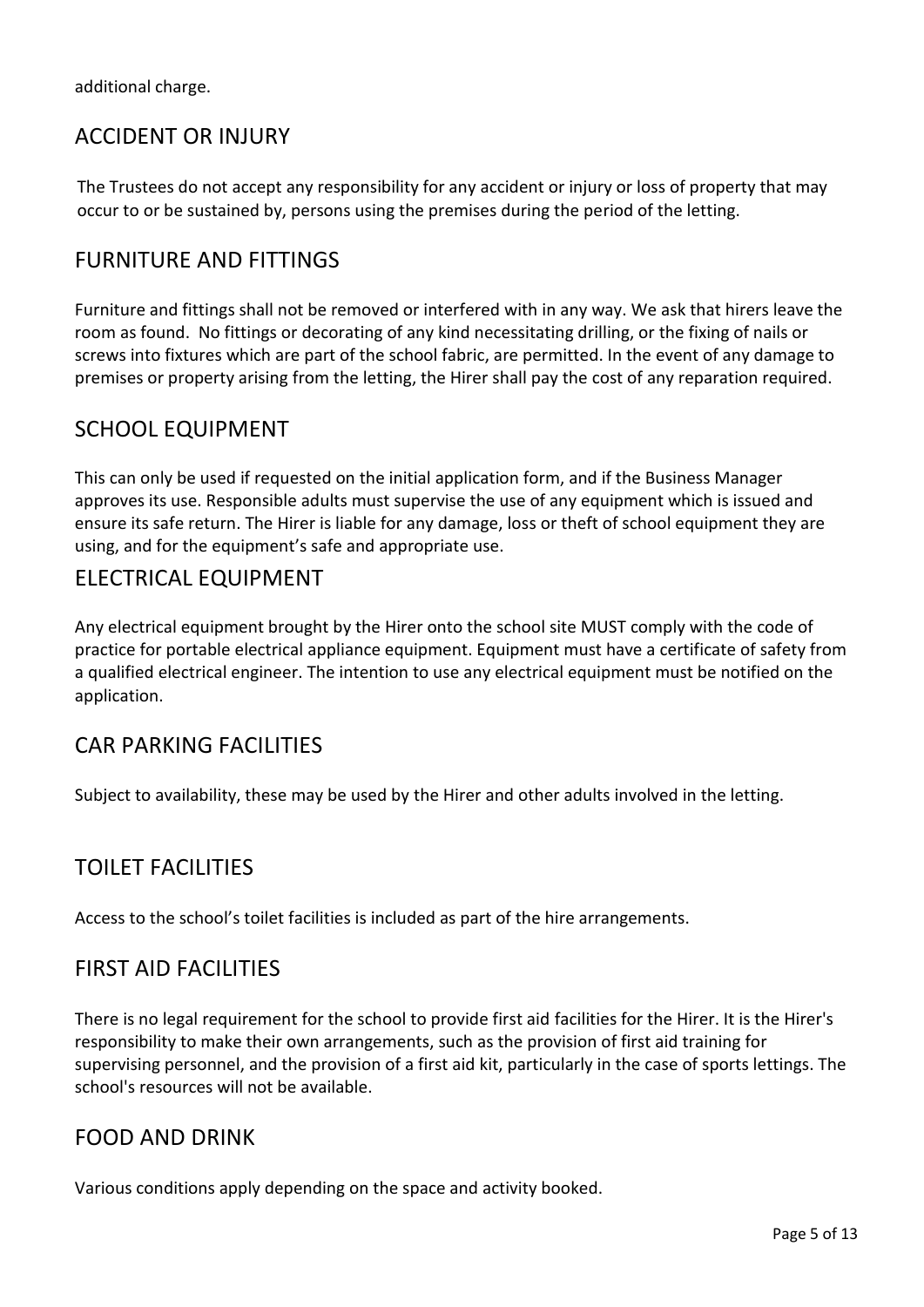# INTOXICATING LIQUOR

No intoxicants shall be brought on to or consumed on the premises without permission from the Business Manager. The responsibility for obtaining a liquor licence should this be required lies with the hirer.

# SMOKING

The whole of the school premises is a non-smoking area, and smoking is not permitted, including Ecigarettes.

# FOOTWEAR

Various conditions apply according to the space or activity booked. If activities involve outdoor use, participants should ensure footwear is cleaned before re-entering the premises.

# COPYRIGHT OR PERFORMING RIGHTS

The Hirer shall not, during the occupancy of the premises, infringe any subsisting copyright or performing right, and shall indemnify the Trust against all sums of money which the Trust may have to pay by reason of an infringement of copyright or performing right occurring during the period of hire covered by this agreement.

## SUB-LETTING

The Hirer shall not sub-let the premises to another person.

# **CHARGES**

Hire charges are reviewed annually and the current charge is set out in the Hire Agreement.

# VARIATION OF SCALES FOR CHARGES OR CANCELLATIONS

The Hirer acknowledges that the charges given may be increased from time to time (they will be reviewed by the Board of Trustees on an annual basis) and that the letting may be cancelled, provided that in each circumstance at least 28 days notice either way is given. It is the Hirer's responsibility to notify parents in writing (where appropriate) of any changes in dates or venues at least a week in advance.

# SITE SECURITY

The Trustees will hire and pay for a person to be responsible for the unlocking and locking of the premises. Hirers should be aware that there may not always be someone on site for the duration of the let, however hirers will be provided with contact numbers should there be a site security issue.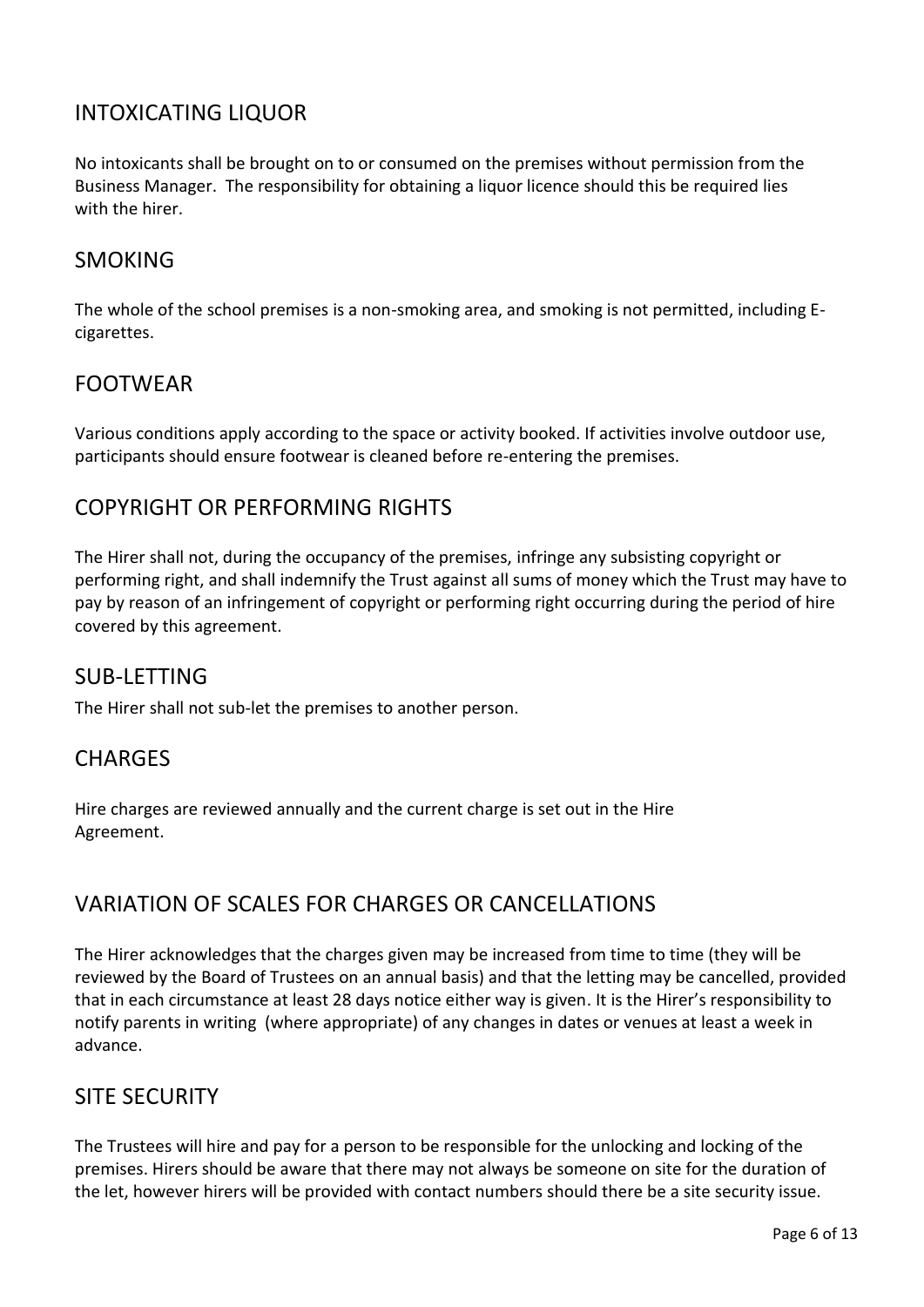This cost will be included in the charge for the letting. If no suitable person can be employed, then the letting will not be allowed or will be cancelled. Keys will not be available to any person without the express permission of the Headteacher/ Business Manager of the school.

# RIGHT OF ACCESS

The Trust reserves the right of access to the premises during any letting. The Headteacher or members of the Senior Leadership Team or trustees from the Children Achievement and Wellbeing Committee may monitor activities from time to time. Hire of premises to start no earlier than 7.30am.

# CONCLUSION OF THE LETTING

The Hirer shall, at the end of the hire period, leave the accommodation in a tidy condition, all equipment being returned to the correct place of storage. If this condition is not adhered to, an additional cost may be charged.

# VACATION OF PREMISES

The Hirer shall ensure that the premises are vacated promptly at the end of the letting and by 10 p.m. at the latest. Lettings finishing later than 10 p.m. may only be approved on an exceptional basis by the Headteacher/ Business Manager. The Hirer is responsible for supervising any children taking part in an activity until they are collected by a responsible adult. In the event of an emergency, occupants must leave the school by the nearest exit and assemble on the Playing Fields. The Hirer must have immediate access to participants' emergency contact details. Hirers are responsible for familiarising themselves with emergency exits and must ensure that participants are aware of evacuation procedures in the event of fire or other emergency, including lockdown procedures.

# PROMOTIONAL LITERATURE/NEWSLETTERS

A draft copy of any information to be distributed to participants or through the school must be sanctioned by the Business Manager a week prior to distribution by the Hirer.

# **REGISTER**

Hirers must retain a register of all children attending their club and make this available to the school as required.

# CANCELLATION OF THE CLUB/ACTIVITY

If the club/activity has to be cancelled at short notice for any reason it is the provider/hirers responsibility to contact the parents of all children to collect children and/or make alternative provision to supervise these children until they are collected. The school will not be responsible for making these arrangements or supervising children whose parents have not been contacted or have not collected their children. Charges may apply should this happen.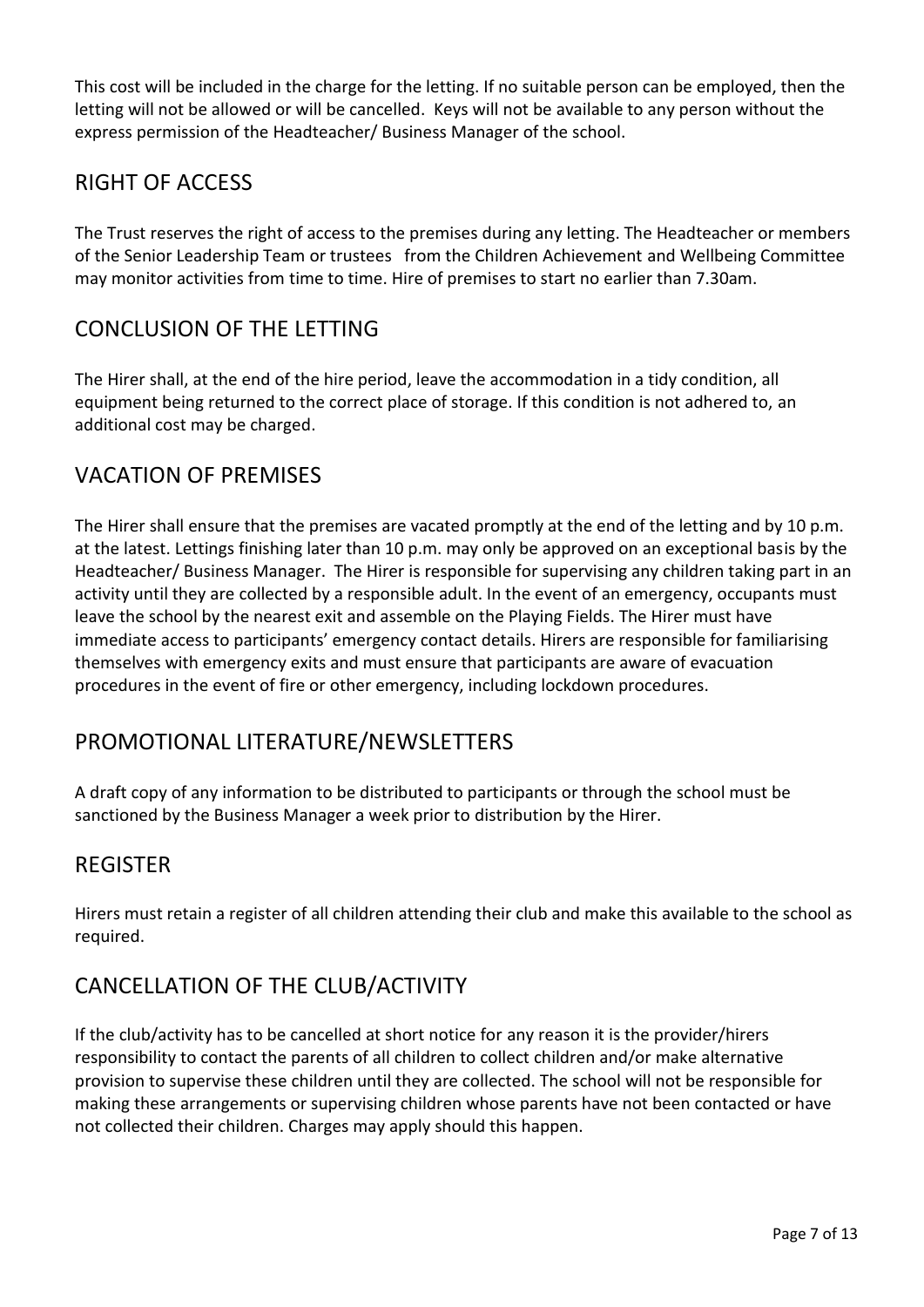# **Letting Charges (September 2021)**

|                                                       | Weekdays (Term time)<br>Before 6pm<br>(PER HOUR) | All day, Saturdays & Weekdays<br>after 6pm (Including all day<br>non term time) (PER HOUR) | Sundays<br>(PER HOUR) |  |
|-------------------------------------------------------|--------------------------------------------------|--------------------------------------------------------------------------------------------|-----------------------|--|
| <b>Sports Centre</b>                                  |                                                  |                                                                                            |                       |  |
| Main Hall                                             | £40.00                                           | £50.00                                                                                     | £60.00                |  |
| 1/2 Main Hall                                         | £25.00                                           | £30.00                                                                                     | £40.00                |  |
| Dance Studio                                          | £25.00                                           | £35.00                                                                                     | £40.00                |  |
| Seminar Room or<br>Classroom                          | £15.00                                           | £30.00                                                                                     | £40.00                |  |
| Sports Pitch/ Playground/ Multi Use Games Area (MUGA) |                                                  |                                                                                            |                       |  |
| Training (Half field)                                 | £15.00                                           | £25.00                                                                                     | £30.00                |  |
| Whole Field                                           | £25.00                                           | £35.00                                                                                     | £45.00                |  |
| Changing rooms                                        | £15.00                                           | £20.00                                                                                     | £25.00                |  |
| MUGA/Playground                                       | £15.00                                           | £25.00                                                                                     | £30.00                |  |
| Performance Hall                                      |                                                  |                                                                                            |                       |  |
| <b>Whole Suite</b>                                    | £35.00                                           | £55.00                                                                                     | £60.00                |  |
| Mezzanine                                             | £15.00                                           | £25.00                                                                                     | £30.00                |  |
|                                                       |                                                  |                                                                                            |                       |  |
| <b>Dining Hall</b>                                    | £13.00                                           | £25.00                                                                                     | £40.00                |  |
|                                                       |                                                  |                                                                                            |                       |  |
| Music Room                                            | £5.00                                            | £20.00                                                                                     | £25.00                |  |
|                                                       |                                                  |                                                                                            |                       |  |
| <b>Resource Centre</b>                                | £15.00 without c/room                            | Learning Development 5                                                                     | £10.00                |  |
|                                                       |                                                  |                                                                                            |                       |  |
| Staffroom                                             | £10.00                                           | £20.00                                                                                     | £30.00                |  |
| Atrium                                                |                                                  | £20.00                                                                                     | £30.00                |  |
| Year 6 Central                                        | £15.00                                           | £30.00                                                                                     | £40.00                |  |
| Extras                                                |                                                  |                                                                                            |                       |  |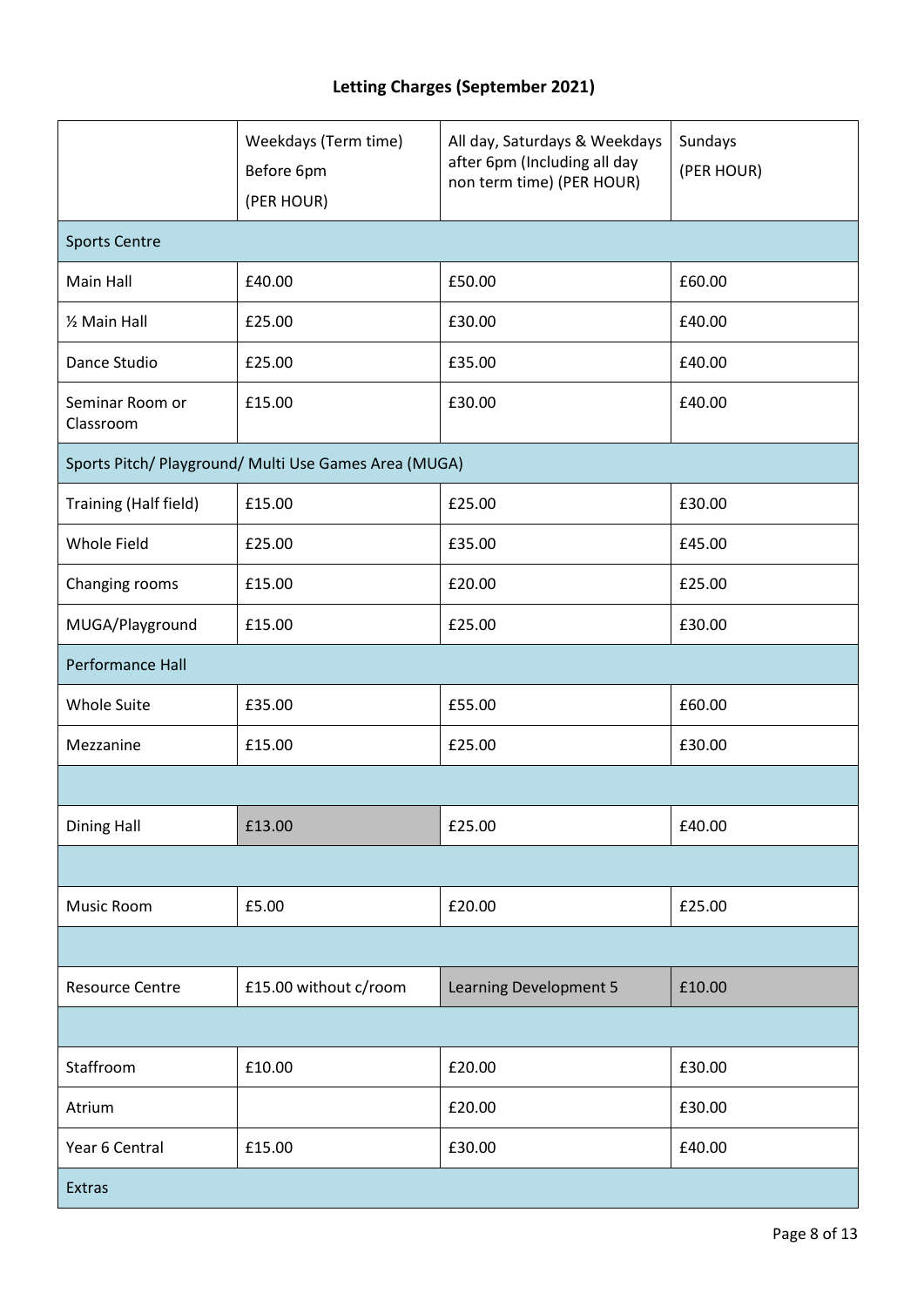| Insurance                        | Stage Lighting      | Piano/ PA/ Projector & Screen |
|----------------------------------|---------------------|-------------------------------|
| 15% of total cost<br>(Min £5.00) | £10 extra flat rate | £6 extra flat rate per item   |

These charges can be varied at the Headteacher's discretion.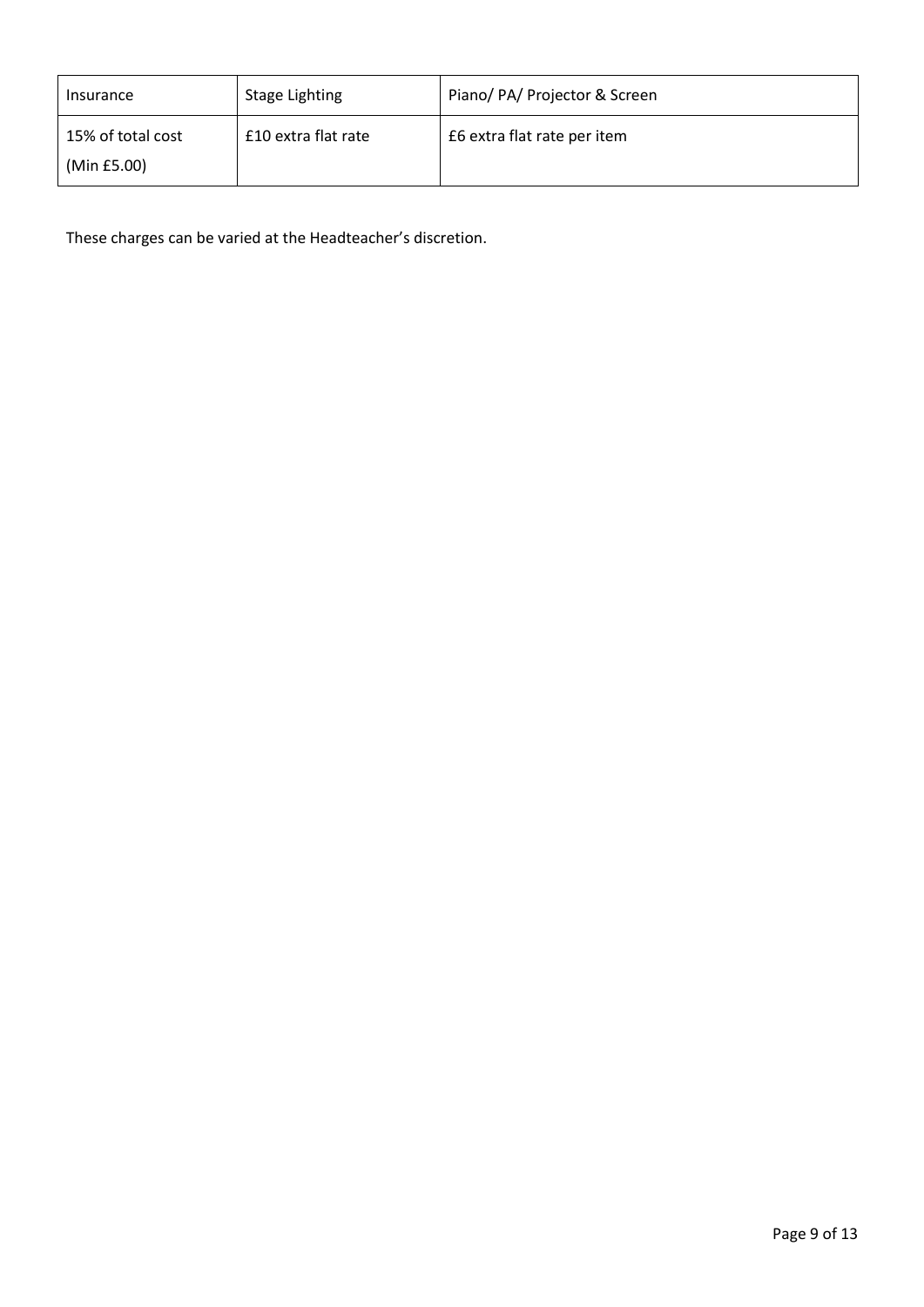## **TERMS AND CONDITIONS FOR THE HIRE OF THE SCHOOL PREMISES**

All terms and conditions set out below must be adhered to. The "Hirer" shall be the person making the application for a letting, and this person will be personally responsible for payment of all fees or other sums due in respect of the letting.

## **STATUS OF THE HIRER**

Lettings will not be made to persons under the age of 18, or to any organisation or group with an unlawful or extremist background. The hire agreement is personal to the hirer only, and nothing in it is intended to have the effect of giving exclusive possession of any part of the school to them or of creating any tenancy between the school and the hirer.

Hirers who are providing facilities before, during and after school time or at any time that involves the supervision or activities with children must provide an Enhanced DBS for every adult that will work with children including any substitute providers. These will be recorded on the school's Single Central Register. Any adults working with the school's pupils (for example, at an after school sports club) must be appropriately qualified.

## **PRIORITY OF USE**

The Business Manager will resolve conflicting requests for the use of the premises, with priority at all times being given to school functions.

## **ATTENDANCE**

The Hirer shall ensure that the number of persons using the premises does not exceed that for which the application was made and approval given.

## **BEHAVIOUR**

The Hirer shall be responsible for ensuring the preservation of good order for the full duration of the letting and until the premises are vacated.

## **PUBLIC SAFETY**

The Hirer shall be responsible for the prevention of overcrowding (such as would endanger public safety), and for keeping clear all gangways, passages and exits. The Hirer shall be responsible for providing adequate supervision to maintain order and good conduct, and - where applicable - the Hirer must adhere to the correct adult/pupil ratios at all times.

## **OWN RISK**

It is the Hirer's responsibility to ensure that all those attending are made aware of the fact that they do so in all respects at their own risk.

## **DAMAGE, LOSS OR INJURY**

The Hirer warrants to the Board of Trustees that it has appropriate public liability insurance to cover all its legal liabilities for accidents resulting in injuries to persons (including all participants in the activity for which the premises are being hired), and/or loss of or damage to property, including the hired premises, arising out of the letting. The minimum limit for this insurance cover is £2 million. The Hirer must produce the appropriate certificate of insurance cover before the letting can be confirmed.

## **INSURANCE FOR ONE OFF LETTINGS**

Individuals must provide appropriate evidence of relevant insurance to cover their personal liability for the purposes of the let. Confirmation from the insurers that the event is covered and the policy is in force on the relevant date must be provided. The minimum acceptable limit of liability should be £2m. If the Hirer does not have their own insurance, then cover can be arranged by the school for an additional charge.

## **ACCIDENT OR INJURY**

The trustees do not accept any responsibility for any accident or injury or loss of property that may occur to or be sustained by, persons using the premises during the period of the letting.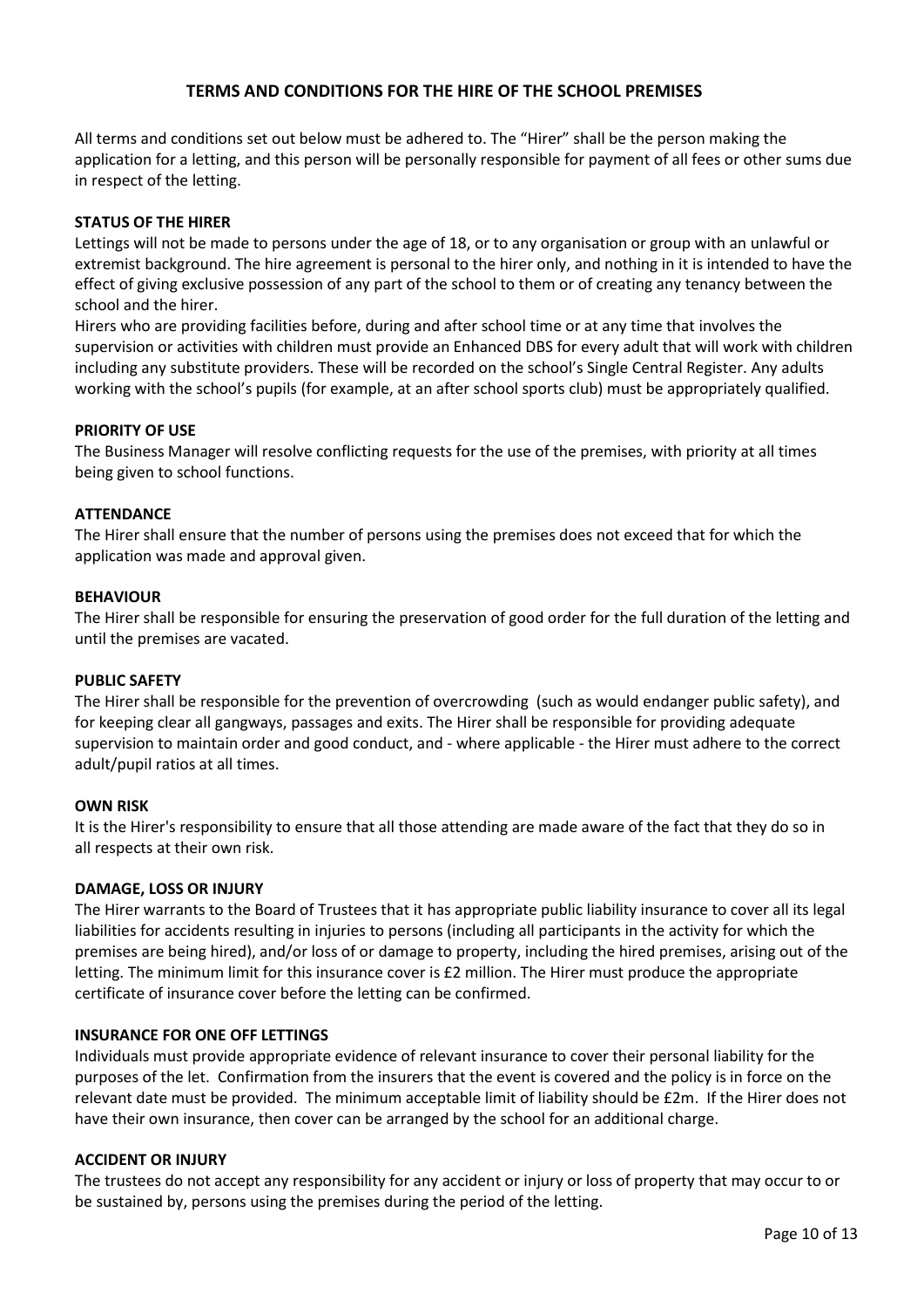## **FURNITURE AND FITTINGS**

Furniture and fittings shall not be removed or interfered with in any way. No fittings or decorating of any kind necessitating drilling, or the fixing of nails or screws into fixtures which are part of the school fabric, are permitted. In the event of any damage to premises or property arising from the letting, the Hirer shall pay the cost of any reparation required.

## **SCHOOL EQUIPMENT**

This can only be used if requested on the initial application form, and if the Business Manager approves its use. Responsible adults must supervise the use of any equipment which is issued and ensure its safe return. The Hirer is liable for any damage, loss or theft of school equipment they are using, and for the equipment's safe and appropriate use.

## **ELECTRICAL EQUIPMENT**

Any electrical equipment brought by the Hirer onto the school site MUST comply with the code of practice for portable electrical appliance equipment. Equipment must either have a certificate of safety from a qualified electrical engineer. The intention to use any electrical equipment must be notified on the application.

## **CAR PARKING FACILITIES**

Subject to availability, the Hirer may use these and other adults involved in the letting.

## **TOILET FACILITIES**

Access to the school's toilet facilities is included as part of the hire arrangements.

## **FIRST AID FACILITIES**

There is no legal requirement for the school to provide first aid facilities for the Hirer. It is the Hirer's responsibility to make their own arrangements, such as the provision of first aid training for supervising personnel, and the provision of a first aid kit, particularly in the case of sports lettings. The school's resources will not be available.

## **CHILD PROTECTION**

In addition to the user's liability in respect of health and safety concerns referred to elsewhere in this agreement, the user specifically undertakes to ensure suitable arrangements are in place in regard to safeguarding children and child protection. The Board of Trustees specifically reserve the right to terminate the hire agreement with immediate effect if the user does not have such arrangements in place and fails to take immediate steps to put them in place. In such circumstances the Board of Trustees will not be liable for any loss financial or otherwise incurred by the user.

## **FOOD AND DRINK**

Various conditions apply depending on the space and activity booked.

## **INTOXICATING LIQUOR**

No intoxicants shall be brought on to or consumed on the premises without permission from the Business Manager. The responsibility for obtaining a liquor licence should this be required lies with the hirer.

## **SMOKING**

The whole of the school premises is a non-smoking area, and smoking is not permitted, including Ecigarettes.

## **FOOTWEAR**

Various conditions apply according to the space or activity booked. If activities involve outdoor use, participants should ensure footwear is cleaned before re-entering the premises.

## **COPYRIGHT OR PERFORMING RIGHTS**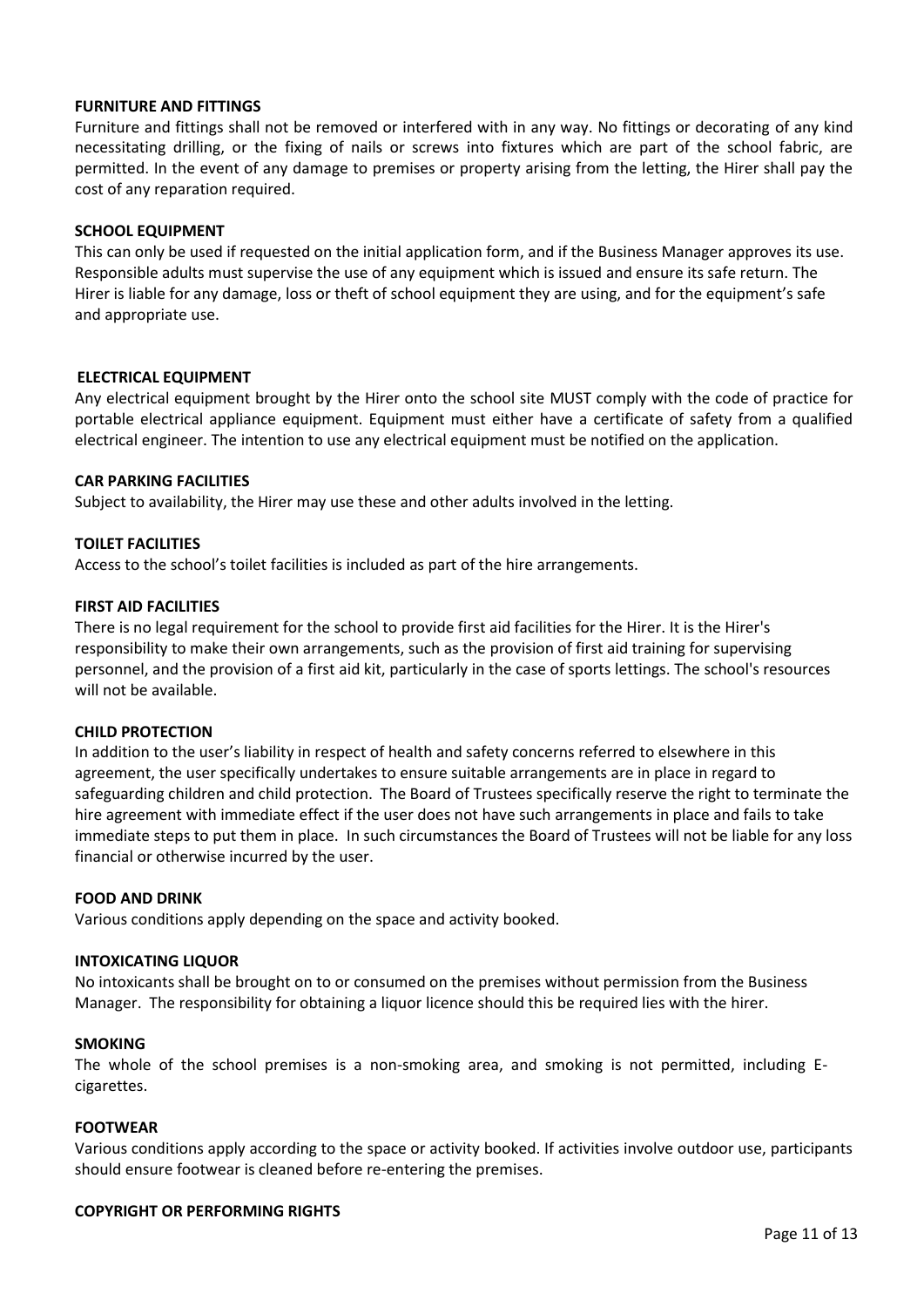The Hirer shall not, during the occupancy of the premises, infringe any subsisting copyright or performing right, and shall indemnify the Trust against all sums of money which the Trust may have to pay by reason of an infringement of copyright or performing right occurring during the period of hire covered by this agreement.

## **SUB-LETTING**

The Hirer shall not sub-let to another person.

## **CHARGES**

Hire charges are reviewed annually the current charge is set out in the hire agreement. **LETTINGS FORMS COMPLETED FOR LIMITED COMPANIES MUST BE SIGNED BY A DIRECTOR ACTING AS A PERSONAL GUARANTOR FOR ANY INVOICES RAISED BY CLEVES ACADEMY TO THE COMPANY. PAYMENT CHARGES MUST BE MADE ON RECEIPT OF AN INVOICE. INTEREST WILL BE CHARGED FOR LATE PAYMENT, AS IS OUR STATUTORY RIGHT. There is a minimum charge of 1 hour for all lettings.**

## **VARIATION OF SCALES FOR CHARGES OR CANCELLATIONS**

The Hirer acknowledges that the charges given may be increased from time to time (they will be reviewed by the Board of Trustees on an annual basis) and that the letting may be cancelled, provided that in each circumstance at least 28 days' notice either way is given. It is the Hirer's responsibility to notify parents in writing (where appropriate) of any changes in dates or venues at least a week in advance.

## **SITE SECURITY**

The Trustees will hire and pay for a person to be responsible for the unlocking and locking of the premises. Hirers should be aware that there may not always be someone on site for the duration of the let, however hirers will be provided with contact numbers should there be a site security issue. This cost will be included in the charge for the letting. If no suitable person can be employed, then the letting will not be allowed or will be cancelled. Keys will not be available to any person without the express permission of the Board of Trustees of the school.

## **RIGHT OF ACCESS**

The Board of Trustees reserves the right of access to the premises during any letting. The Headteacher or members of the Senior Leadership Team or trustees from the Children's Achievement and Wellbeing Committee may monitor activities from time to time.

## **CONCLUSION OF THE LETTING**

The Hirer shall, at the end of the hire period, leave the accommodation in a tidy condition, all equipment being returned to the correct place of storage. If this condition is not adhered to, an additional cost may be charged.

## **VACATION OF PREMISES**

The Hirer shall ensure that the premises are vacated promptly at the end of the letting and by 10 p.m. at the latest. Lettings finishing later than 10 p.m. may only be approved on an exceptional basis by the Board of Trustees. The Hirer is responsible for supervising any children taking part in an activity until a responsible adult collects them. In the event of an emergency, occupants must leave the school by the nearest exit and assemble on the Playing Fields. The Hirer must have immediate access to participants' emergency contact details. Hirers are responsible for familiarising themselves with emergency exits and must ensure that participants are aware of evacuation procedures in the event of fire or other emergency.

## **PROMOTIONAL LITERATURE/NEWSLETTERS**

A draft copy of any information to be distributed to participants or through the school must be sanctioned by the Business Manager a week prior to distribution by the Hirer.

## **REGISTER**

Hirers must retain a register of all children attending their club and make this available to the school as required.

## **CANCELLATION OF THE CLUB/ACTIVITY**